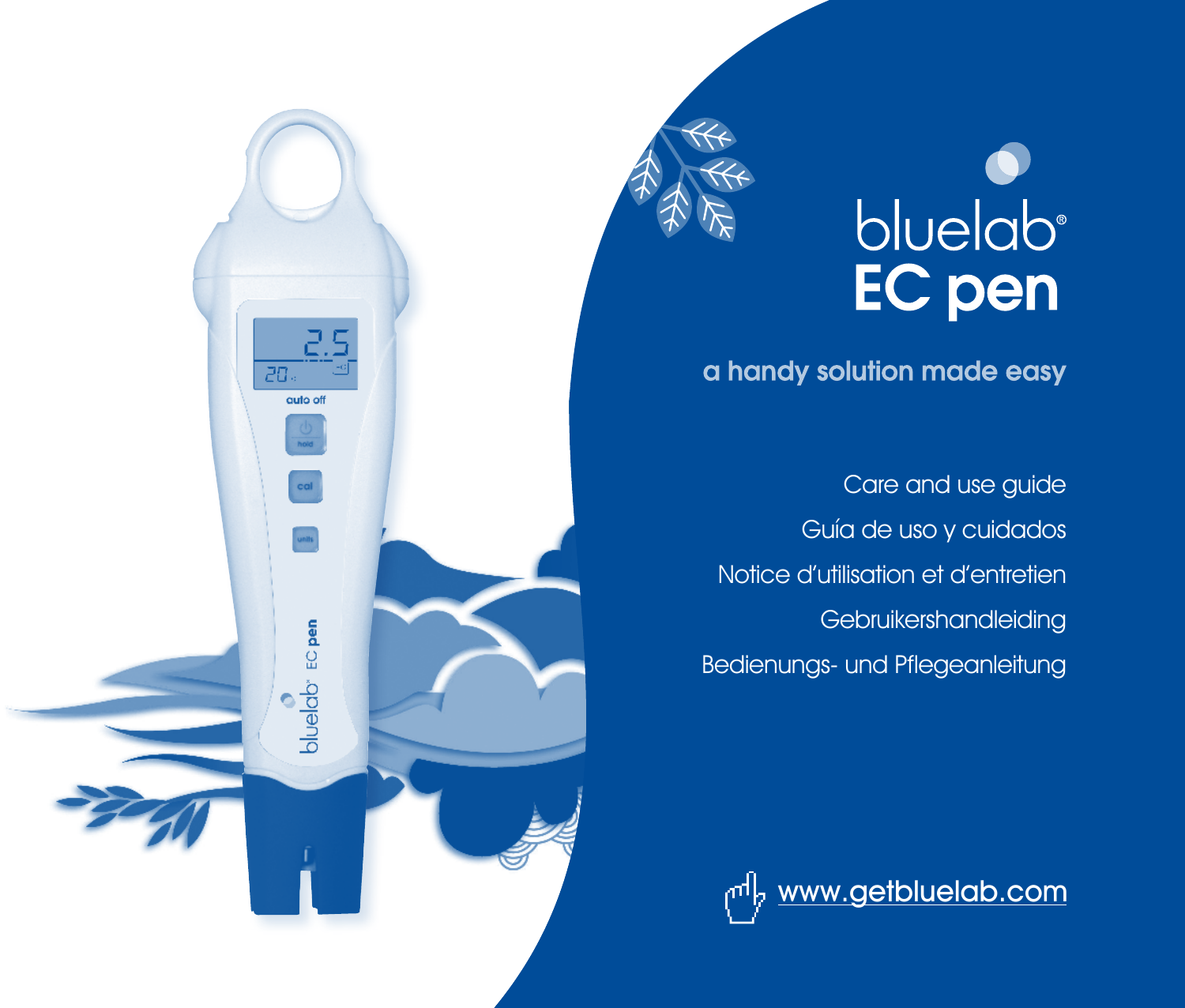| <b>Features</b>                  |                                                   |
|----------------------------------|---------------------------------------------------|
| <b>Backlit LCD display</b>       | <b>Calibration optional</b>                       |
| <b>Hold reading function</b>     | Fully waterproof                                  |
| Fully guaranteed for 1 year      | Auto off function                                 |
| Low battery warning              | Automatic Temperature Compensation (ATC)          |
| Successful calibration indicator | Selectable units for conductivity and temperature |

# Quick guide  $P_{700}$  $E$ **IBB:5**

Tick to indicate successful calibration

#### Low battery warning Appears when batteries are low.

#### Power button / hold

Short press to turn on. Short press to hold reading. Long press to turn off.

#### Calibrate button

See calibration section.

#### Units button

Hold until units flash then short press to change units. Screen will change back when no buttons. have been pressed for 3 seconds.

Shroud

# Attention:

 $\frac{d}{d}$ 

cal

 $\Omega$ oluelab

The conductivity probe must be cleaned regularly to remove built up nutrient salts to ensure an accurate reading (See cleaning instructions).

"The instrument is only as accurate as the probe is clean."

### 1.0 To operate

#### Turn pen on 1

Press power button. The last measurement is recalled for 3 seconds.

#### To turn pen off

Press and hold the power button until OFF is displayed.

NOTE: The pen will automatically turn off after 4 minutes to conserve battery power.

#### 2 Measure EC

Place probe in solution and wait for reading to stabilize.

#### **3** To hold a reading

If you want to "hold" the reading on the screen, short press the power button. To exit the hold function press the power button again.



1 second alternating displays

#### 4) To change units

Hold down the units button for 3 seconds until the conductivity and temperature units start flashing. Short press units button again to cycle between unit combinations. To exit this mode don't press anything for 3 seconds.

NOTE: You can change units while in hold mode by holding down the units button.

#### **5** Rinse conductivity probe

To reduce the build-up of nutrient salts, rinse under running water after each use.

The probe needs to be cleaned once every two weeks to ensure accurate readings. To clean the probe follow the cleaning instructions in section 2.0.







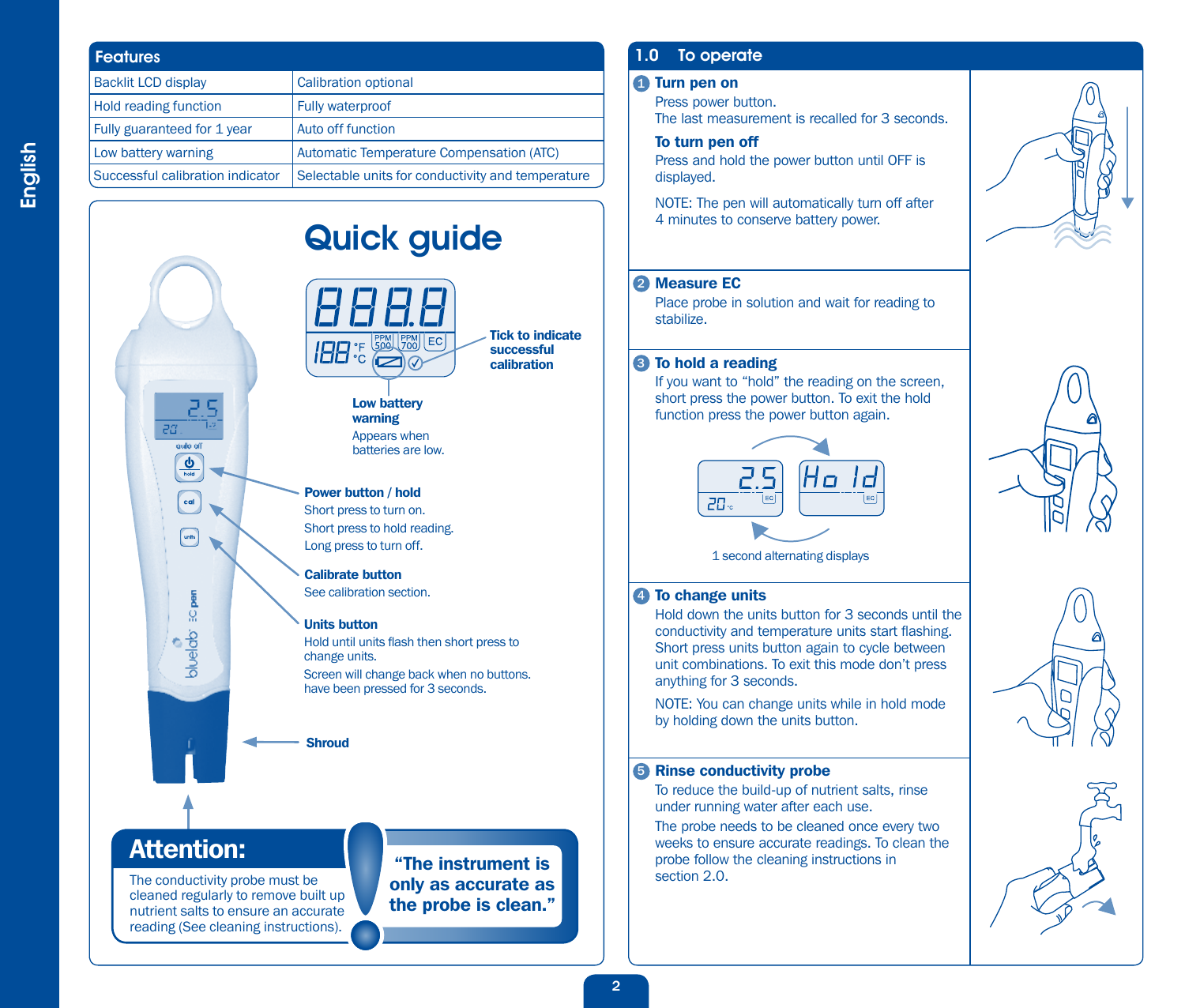#### 2.0 Cleaning and maintenance

Cleaning the EC pen probe periodically ensures accurate readings. The probe is cleaned using the Bluelab Conductivity Probe Cleaner, or "Jif" a trade name for a liquid scourer cream used in home bathrooms and kitchens. Similar products are called "Liquid Vim", "Soft Scrub", "Cif cream", or "Viss". Never use scented varieties as they contain oils that contaminate the probe. Follow the steps below to clean the probe.

#### **Remove shroud**

Hold the body and pull the shroud off. Holding your hand around the shroud for a few seconds will help with removal.

#### 2 Clean probe face

Place one or two drops of probe cleaner onto the probe face and rub with your finger or Bluelab Chamois firmly and vigorously, to clean the probe face.

If a heavy build up occurs around the temperature sensor clean with a soft toothbrush to remove contamination.

#### **3** Rinse probe

Rinse off all traces of cleaner under running water using the same finger or other side of Bluelab Chamois.

Check that the water forms a film on the probe face with no "beads" of water. If beading is present repeat the cleaning process.

4 Replace shroud and test in a known solution to ensure the unit has been adequately cleaned.

#### 3.0 Battery replacement

The EC pen is powered with 1 x AAA alkaline battery. Do not use rechargeable batteries. A low battery warning is indicated by a battery symbol appearing on the screen. Only remove the battery cap when the batteries require changing. Battery life is expected to be 350 hours. Follow these steps to replace the battery.

#### **Remove old battery**

Undo battery cap fasteners. Remove battery cap and tip out the old battery.

#### 2 Check for corrosion

Flat batteries may leak and cause corrosion. Check battery contacts and the battery for any sign of corrosion. Battery contacts should be cleaned first if corrosion is found before proceeding to step 3.

#### **3** Fit new battery

Insert the new batteries positive  $(+)$  end down into the body.

#### Ensure waterproof battery cap seal is clean 4

Waterproof seal will fail if any dirt is around the seal and body where the cap seals.

#### **B** Replace battery cap

Tighten fasteners on battery cap until there is no space left between the cap and body. This ensures the unit remains 100% waterproof.

#### 4.0 Calibration

Calibration of conductivity is not required for this unit as it is factory calibrated. However; if you wish to calibrate the unit follow the instructions below.

#### YOU MUST CLEAN THE PROBE BEFORE CALIBRATING. 1 See section 2.0.

2 Rinse probe in fresh water and place it in a known standard solution. See chart below for the correct solution.

Wait for reading to stabilize.

**B** Hold down the cal button for 3 seconds until CAL appears.

Release button and CAL P should be displayed. If Err is displayed check the probe is clean and that the calibration solution is fresh and uncontaminated.

4 A tick will appear on the screen to indicate that the calibration was successful. The tick will disappear after 30 days. To reset back to factory default remove/replace battery.

|                        | EC   | ppm 500<br>(TDS) | ppm 700<br>(EC x 700) |
|------------------------|------|------------------|-----------------------|
| <b>Solution value</b>  | 2.77 | 1385             | 1940                  |
| <b>Displayed value</b> | 2.8  | 1390             | 1940                  |

NOTE: If you need to test or calibrate in a 1500 ppm solution, you MUST set the pen to EC, then multiply your result by 540. If calibrating, multiply 2.8 by 540  $(2.8 \times 540 = 1512)$ .

This unit DOES NOT measure in the 540 ppm scale.

#### 5.0 Error messages

The following error messages appear for the following reasons.





seconds

 $\overline{p}$ 

PD.

B



Waterproof seal

Pull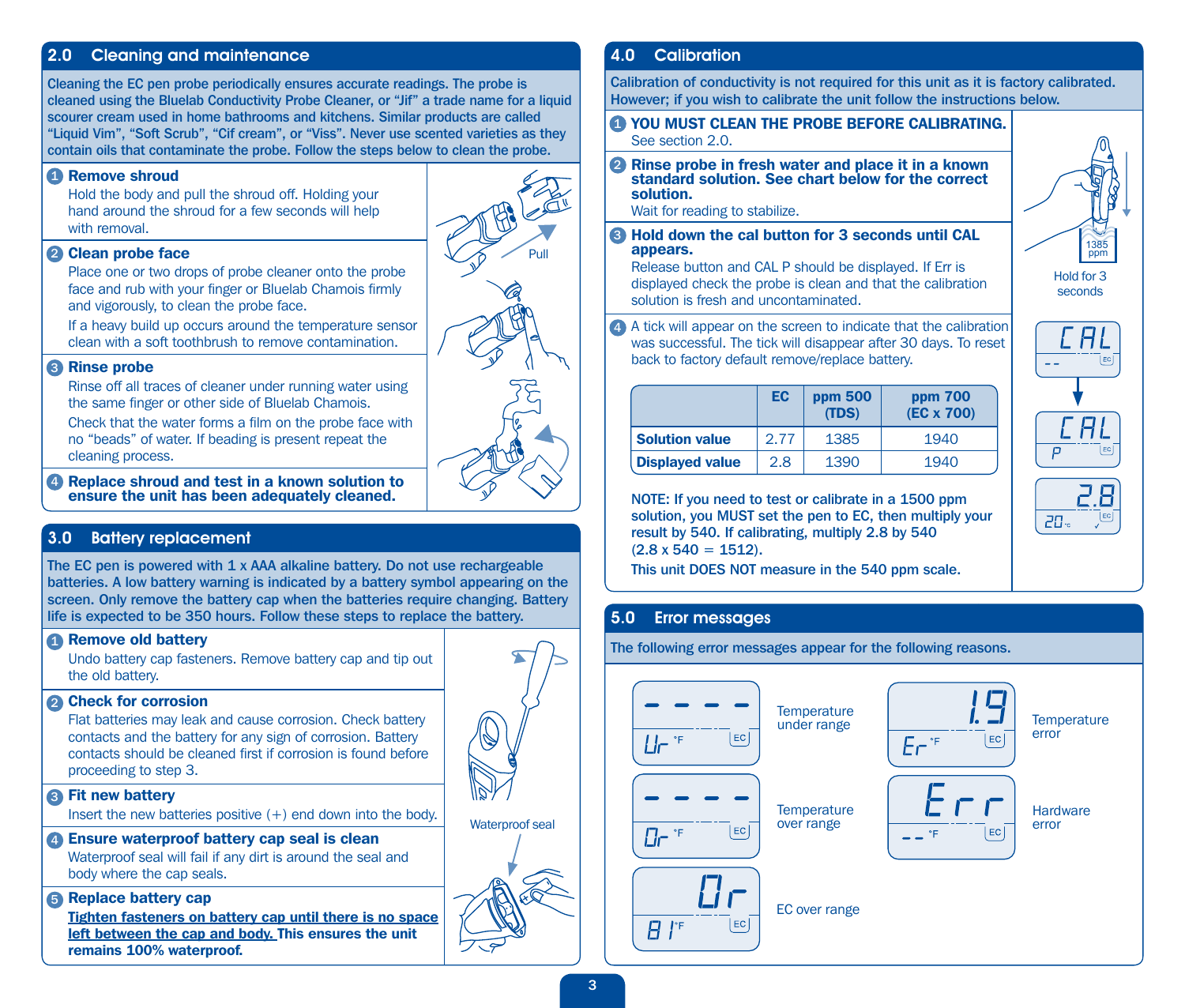| 6.0<br>Troubleshooting                 |                                                                                                                                                                                                                                           |  |  |
|----------------------------------------|-------------------------------------------------------------------------------------------------------------------------------------------------------------------------------------------------------------------------------------------|--|--|
| <b>Trouble</b>                         | <b>Correction</b>                                                                                                                                                                                                                         |  |  |
| EC pen gives low readings              | Low readings usually mean the probe is<br>contaminated. Clean the probe and retest in a<br>known solution. Ensure unscented cleaner is used<br>eg. Bluelab Conductivity Probe Cleaner, Jif, Liquid<br>Vim, Soft Scrub, Cif cream or Viss. |  |  |
| EC pen gives high readings             | Calibrate pen in a known standard solution. Check<br>the table in section 4.0 for what solution to use for<br>your selected conductivity unit.                                                                                            |  |  |
| Screen does not turn on                | Replace battery.                                                                                                                                                                                                                          |  |  |
| 7.0<br><b>Technical specifications</b> |                                                                                                                                                                                                                                           |  |  |
| Range                                  | $0.0 - 10.0$ EC, $0 - 7000$ ppm (700 ppm),<br>0 - 5000 ppm (500 ppm/TDS)<br>0 - 50 °C / 32 - 122 °F                                                                                                                                       |  |  |
| <b>Resolution</b>                      | 0.1 EC, 10 ppm (700), 10 ppm (500)<br>$1^{\circ}$ C / $1^{\circ}$ F                                                                                                                                                                       |  |  |
| <b>Accuracy</b>                        | $\pm$ 0.1EC @ 25°C (@2.77EC)<br>$\pm$ 50 ppm (ppm 500) @ 25 °C (@ 1385 ppm)<br>$\pm$ 70 ppm (ppm 700) @ 25 °C (@ 1940 ppm)<br>$\pm$ 1 °C / $\pm$ 1 °F / $\pm$ 2 °F                                                                        |  |  |
| Temperature compensation               | Automatic                                                                                                                                                                                                                                 |  |  |
| <b>Operating temperature</b>           | 0 - 50 °C, 32 - 122 °F                                                                                                                                                                                                                    |  |  |
| Calibration                            | Factory calibrated / manual calibration optional                                                                                                                                                                                          |  |  |
| <b>Units</b>                           | EC, 700 ppm, 500 ppm, °C, °F                                                                                                                                                                                                              |  |  |
| Power source                           | 1 x AAA alkaline battery                                                                                                                                                                                                                  |  |  |

### Information about the scales available on the Bluelab EC Pen

#### EC

Is a measure of electrically charged nutrient ions in a solution and is the only absolute measure of conductivity.

Pure water will not conduct electricity. Water usually conducts electricity because it is full of impurities, in our case, electrically charged nutrient ions. The two black dots on the end of a conductivity probe are called electrodes. When these are placed in a solution, an electrical current passes from one electrode, through the water to the other electrode and counts the number of electrically charged ions present. This represents the units measured - EC.

#### ppm measures parts per million

There are many different scales used for different industries around the world and for many different reasons! Did you even know there are more than two scales? The most widely used scales in Hydroponics are the 500 scale, 650 scale and the 700 scale.

#### What's the difference?

The ppm 500 scale is based on measuring the KCl or potassium chloride content of a solution. The ppm 700 is based on measuring the NaCl or sodium chloride content of a solution. Individual nutrient ions have different electrical effects! The true ppm of a solution can only be determined by a chemical analysis. ppm cannot be accurately measured by an EC meter. They are present on Bluelab products as a conversion guide only. The conversion is as follows;

2.4 EC x 500 = 1200 ppm (500 scale) or 1200 ppm / 500 = 2.4 EC 2.4 EC x 700 = 1680 ppm (700 scale) or 1680 ppm / 700 = 2.4 EC

#### If you are wanting to measure your solution in ppm, you will need to know the following:

- What ppm scale is your meter using?
- Which calibration standard should you use for your meter?
- What ppm scale is my nutrient referring to?

# The instrument is only as accurate as the probe is clean! Bluelab cleaning kits





#### Bluelab Conductivity Probe Cleaning Kit:

Full colour instructions Conductivity standard solution Decanter vessel Bluelab probe cleaner

Bluelab chamois (probe cleaning instrument)



Bluelab Corporation Limited, 8 Whiore Avenue, Tauriko Industrial Park, Tauranga 3110, New Zealand, Ph +64 7 578 0849 Fax +64 7 578 0847 Email support@getbluelab.com www.getbluelab.com

#### Contact details Limitation of liability

Under no circumstances shall Bluelab Corporation Limited be liable for any claims, losses, costs and damages of any nature whatsoever (including any consequential loss) that result from the use of, or the inability to use, these instructions.

Bluelab pH Cleaning and Calibration Kit: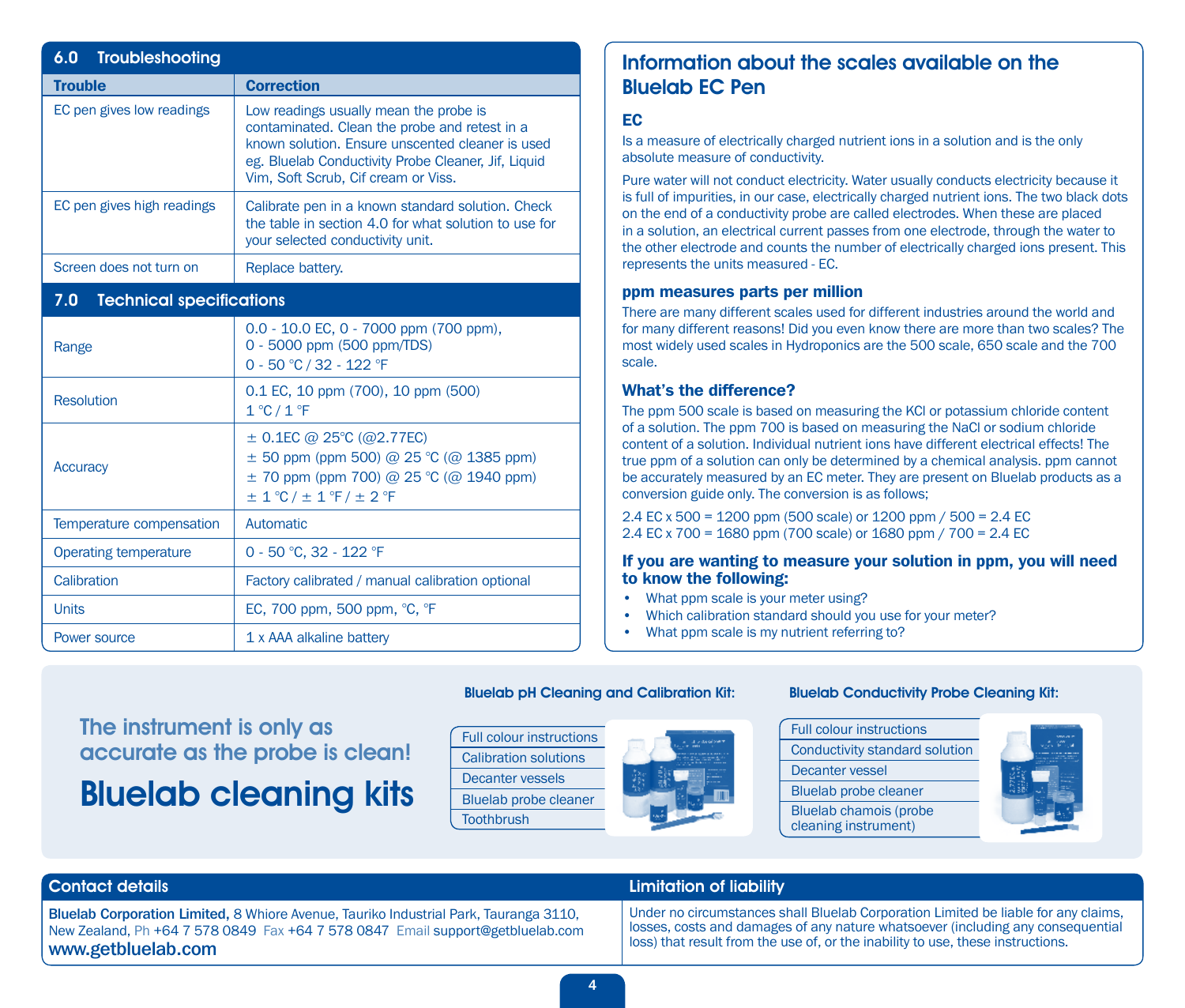

# Bluelab EC pen

Bluelab Corporation Limited guarantees this product for a period of 1 year (12 months) from the date of sale to the original purchaser. The product will be repaired or replaced, should it be found faulty due to component failure, or faulty workmanship. The faulty product should be returned to the point of purchase.

The guarantee is null and void should any internal parts or fixed external parts be tampered with or altered in any way, or should the unit have been incorrectly operated, or in any way be maltreated. This guarantee does not cover reported faults which are shown to be caused by any or all of the following: Contaminated measuring tip (see instruction manual for cleaning instructions), flat or damaged batteries or batteries that have been incorrectly inserted, or damaged battery contacts or connections caused by incorrect battery replacement or ingress of moisture from incorrect positioning of the battery cap and waterproof seal.

NO RESPONSIBILITY will be accepted by Bluelab or any of its agents or resellers should any damage or unfavourable conditions result from the use of this product, should it be faulty or incorrectly operated.

## Please register your guarantee online at: www.getbluelab.com

#### Or fill out the form below and post, email or fax to:

Bluelab Corporation Limited 8 Whiore Avenue, Tauriko Industrial Park, Tauranga 3110, New Zealand **Phone +64 7 578 0849** Fax: +64 7 578 0847 **Email:** support@getbluelab.com

 $\rightarrow$ 

| <b>Product details</b>                  |  |  |
|-----------------------------------------|--|--|
| Product name                            |  |  |
| Serial number                           |  |  |
| Date purchased                          |  |  |
| <b>Purchaser details</b>                |  |  |
| Purchaser's name                        |  |  |
| <b>Address</b>                          |  |  |
| <b>City</b>                             |  |  |
| Country                                 |  |  |
| Email (optional)                        |  |  |
| <b>Purchased from (Dealers details)</b> |  |  |
| <b>Purchased from</b>                   |  |  |
| <b>Address</b>                          |  |  |
| City                                    |  |  |
| Country                                 |  |  |
| Phone number<br>(optional)              |  |  |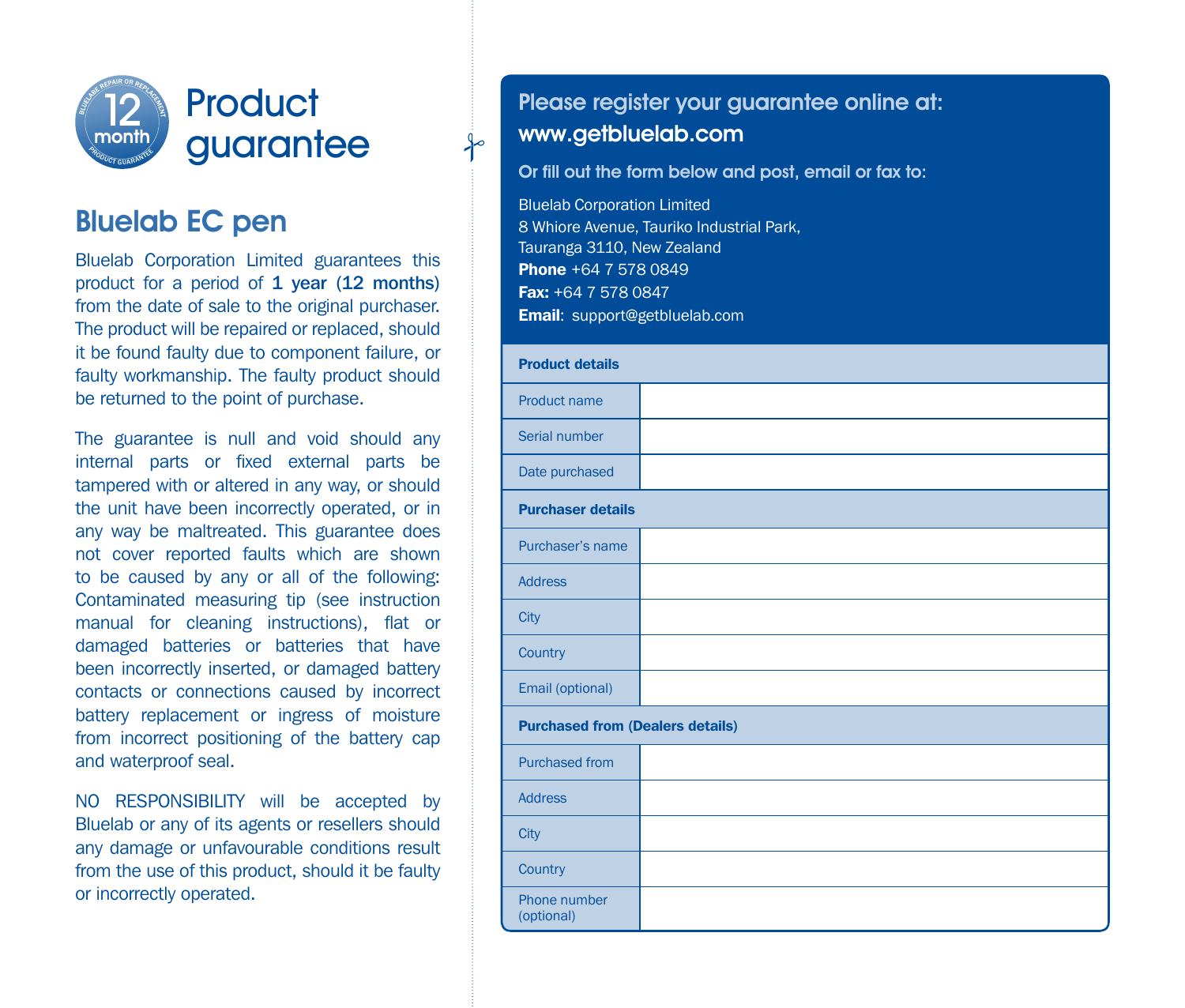# The instrument is only as accurate as the probe is clean!

# Bluelab cleaning kits

Probe cleaning is one of the most important parts of owning and operating any Bluelab meter, monitor or controller. If the probe is contaminated (dirty) it affects the accuracy of the reading displayed.

The probe surface is where the instrument takes the reading of the solution. The information is sent back from the probe to the electronic brain of the instrument.

A calculation is then done in the instrument's brain or micro computer and a reading is then displayed. If the information sent back from the probe is inaccurate due to probe surface contamination then the reading will be inaccurate. Cleaning the probes is a very easy task and will prolong the life of the probes.

# The Bluelab cleaning kits have it all there for you:

# pH Cleaning and Calibration Kit:

- Full colour instructions
- Calibration solutions
- Decanter vessels
- 
- Bluelab probe cleaner
- **Toothbrush**



# Conductivity Probe Cleaning Kit:

Full colour instructions Conductivity standard solution

Decanter vessel

Bluelab probe cleaner

Bluelab chamois (probe cleaning instrument)